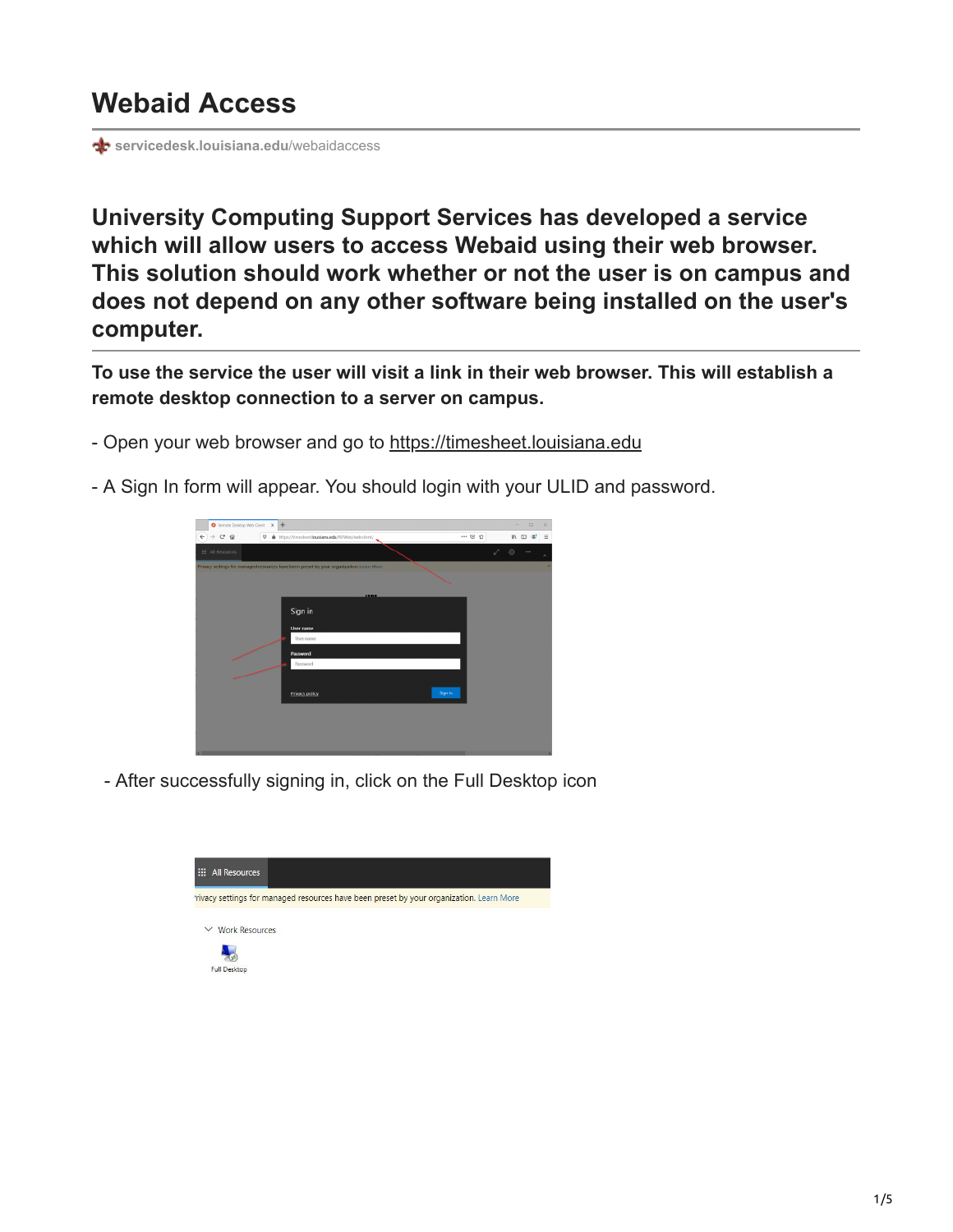**On the "Access local resources" form click Allow. (You may also want to check the "Don't ask me again..." checkbox.**

| Access local resources                                                      |
|-----------------------------------------------------------------------------|
|                                                                             |
| Allow the remote computer to access the following resources on my computer: |
| Printer<br>Clipboard                                                        |
| Don't ask me again for connections to this computer                         |
|                                                                             |
| Allow<br>Cancel                                                             |
|                                                                             |

**At this point you will be connected to the remote server. The login process should look familiar.**

- Click OK to accept the university terms of service.



**Now you should see a standard Windows desktop.**

- Double click the Webaid (Internet Explorer) icon on the desktop to open the browser.

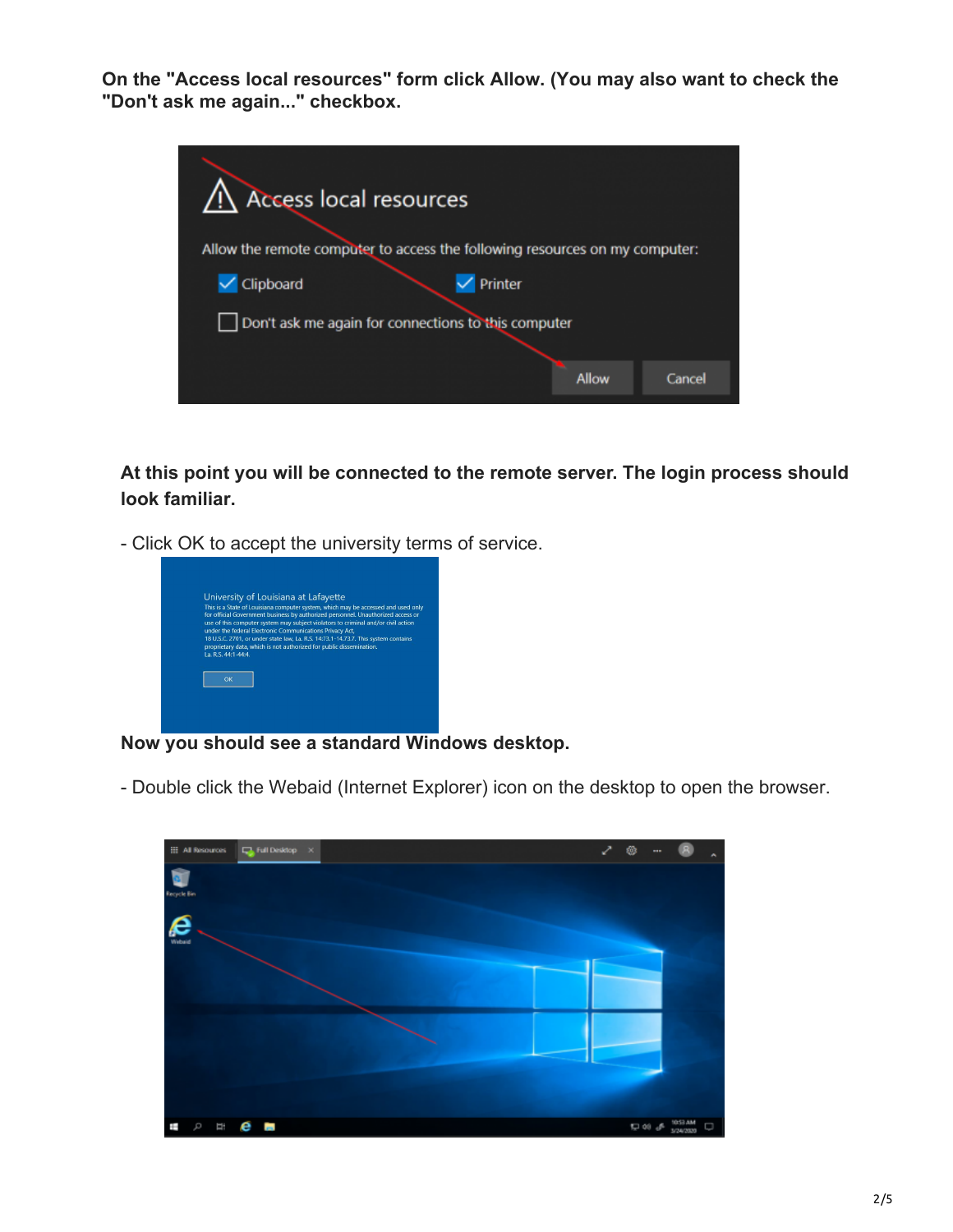**The browser will open a connection to the ULink portal.**



- Enter your ULID and password on the Secure Login form.
- Click Time Entry
- Click Complete your timesheet in WebAid



-If you get a pop up asking "Do you want to run this application?" click on the Run button.



- If you receive a "Java Update Needed" message, check "Do not ask again until the next update is available". Then, click "Later".